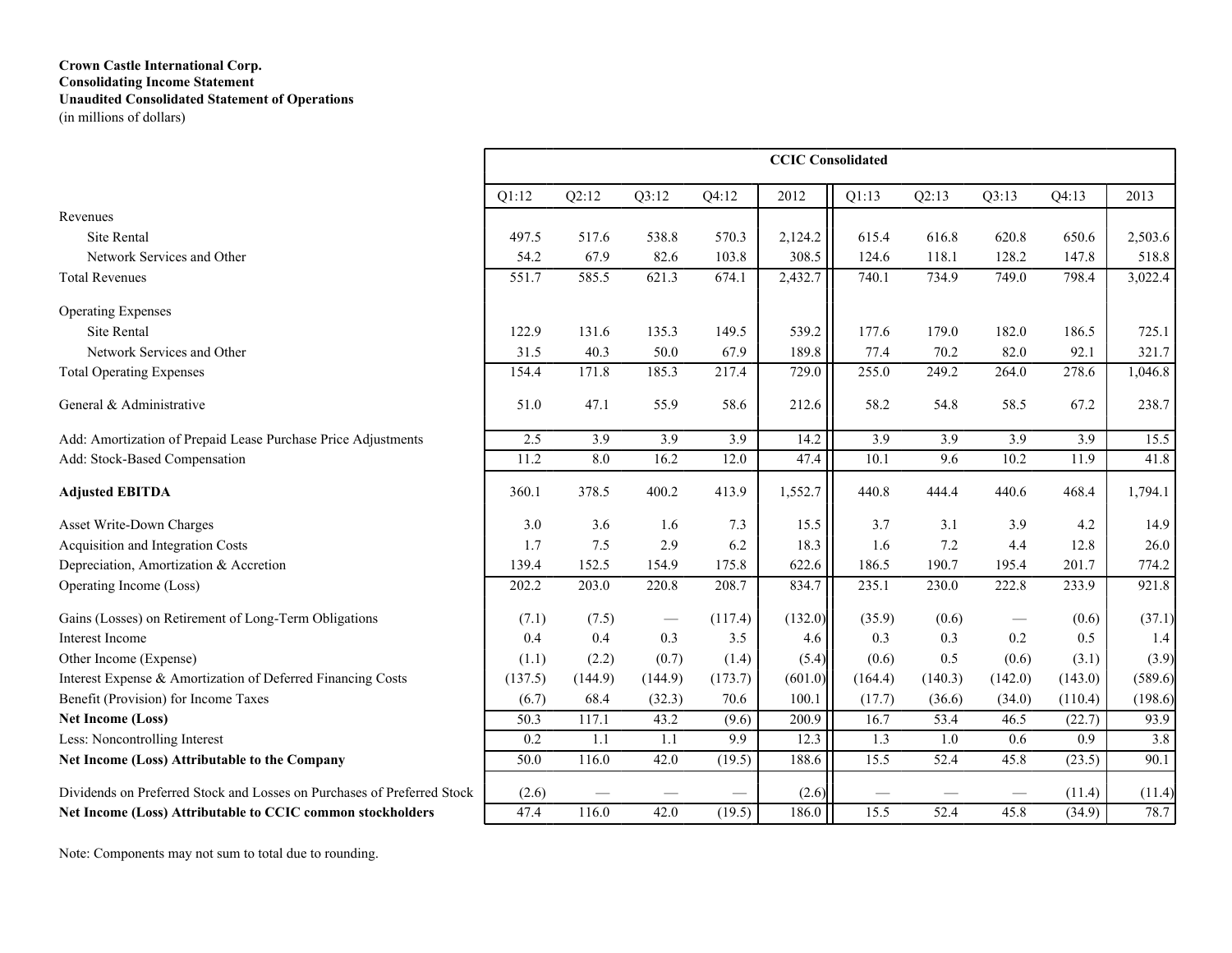### **Crown Castle International Corp. Consolidating Income Statement Unaudited Consolidated Statement of Operations** (in millions of dollars)

|                                                               | <b>CCUSA</b> |                  |                  |                  |         |                  |                          |                  |                  |         |  |
|---------------------------------------------------------------|--------------|------------------|------------------|------------------|---------|------------------|--------------------------|------------------|------------------|---------|--|
|                                                               | Q1:12        | Q2:12            | Q3:12            | Q4:12            | 2012    | Q1:13            | Q2:13                    | Q3:13            | Q4:13            | 2013    |  |
| Revenues                                                      |              |                  |                  |                  |         |                  |                          |                  |                  |         |  |
| <b>Site Rental</b>                                            | 468.1        | 487.8            | 507.2            | 537.9            | 2,001.0 | 581.3            | 583.6                    | 589.4            | 617.1            | 2,371.4 |  |
| Network Services and Other                                    | 47.0         | 62.0             | 78.3             | 98.0             | 285.3   | 117.9            | 113.1                    | 122.1            | 141.4            | 494.4   |  |
| <b>Total Revenues</b>                                         | 515.1        | 549.8            | 585.5            | 635.9            | 2,286.3 | 699.1            | 696.6                    | 711.5            | 758.5            | 2,865.8 |  |
| <b>Operating Expenses</b>                                     |              |                  |                  |                  |         |                  |                          |                  |                  |         |  |
| Site Rental                                                   | 113.9        | 123.1            | 126.1            | 140.6            | 503.7   | 167.6            | 169.2                    | 172.8            | 177.3            | 686.9   |  |
| Network Services and Other                                    | 26.8         | 36.8             | 46.6             | 63.5             | 173.8   | 71.8             | 66.0                     | 77.9             | 88.3             | 304.1   |  |
| <b>Total Operating Expenses</b>                               | 140.7        | 159.9            | 172.7            | 204.1            | 677.4   | 239.4            | 235.3                    | 250.7            | 265.6            | 991.0   |  |
| General & Administrative                                      | 43.7         | 41.5             | 50.5             | 49.3             | 184.9   | 52.6             | 49.2                     | 52.3             | 59.4             | 213.5   |  |
| Add: Amortization of Prepaid Lease Purchase Price Adjustments | 2.5          | $\overline{3.9}$ | $\overline{3.9}$ | $\overline{3.9}$ | 14.2    | $\overline{3.9}$ | $\overline{3.9}$         | $\overline{3.9}$ | $\overline{3.9}$ | 15.5    |  |
| Add: Stock-Based Compensation                                 | 9.0          | 8.1              | 16.3             | 8.4              | 41.8    | 10.0             | 9.4                      | 9.9              | 9.7              | 39.0    |  |
| <b>Adjusted EBITDA</b>                                        | 342.3        | 360.3            | 382.6            | 394.8            | 1,480.0 | 421.0            | 425.5                    | 422.2            | 447.1            | 1,715.7 |  |
| Asset Write-Down Charges                                      | 3.0          | 3.6              | 1.5              | 7.0              | 15.2    | 3.6              | 3.0                      | 3.0              | 4.0              | 13.6    |  |
| Acquisition and Integration Costs                             | 1.7          | 7.5              | 2.9              | 6.2              | 18.2    | 1.6              | 7.0                      | 4.2              | 12.7             | 25.6    |  |
| Depreciation, Amortization & Accretion                        | 131.6        | 144.8            | 147.2            | 167.8            | 591.4   | 179.1            | 183.3                    | 186.5            | 192.4            | 741.3   |  |
| Operating Income (Loss)                                       | 194.4        | 192.5            | 210.8            | 201.5            | 799.1   | 222.8            | 218.8                    | 214.7            | 224.4            | 880.7   |  |
| Gains (Losses) on Retirement of Long-Term Obligations         | (7.1)        | (7.5)            |                  | (117.4)          | (132.0) | (35.9)           | (0.6)                    |                  | (0.6)            | (37.1)  |  |
| Interest Income                                               | 0.2          | 0.3              | 0.2              | 3.4              | 4.1     | 0.2              | 0.2                      | 0.1              | 0.4              | 1.0     |  |
| Other Income (Expense)                                        | 4.3          | 2.8              | 3.8              | 3.1              | 13.9    | 3.8              | 4.8                      | 3.3              | 0.7              | 12.6    |  |
| Interest Expense & Amortization of Deferred Financing Costs   | (137.5)      | (144.9)          | (144.9)          | (173.7)          | (601.0) | (164.4)          | (140.3)                  | (142.0)          | (143.0)          | (589.6) |  |
| Benefit (Provision) for Income Taxes                          | (6.2)        | 68.9             | (31.9)           | 29.3             | 60.1    | (15.6)           | (34.3)                   | (32.5)           | (108.5)          | (191.0) |  |
| Net Income (Loss)                                             | 48.1         | 111.9            | 38.0             | (53.8)           | 144.3   | 10.9             | 48.7                     | 43.5             | (26.6)           | 76.5    |  |
| Less: Noncontrolling Interest                                 | (0.2)        | (0.1)            | $\qquad \qquad$  |                  | (0.3)   |                  | $\overline{\phantom{m}}$ | $\qquad \qquad$  |                  |         |  |
| Net Income (Loss) Attributable to the Company                 | 48.4         | 112.0            | 38.0             | (53.8)           | 144.6   | 10.9             | 48.7                     | 43.5             | (26.6)           | 76.5    |  |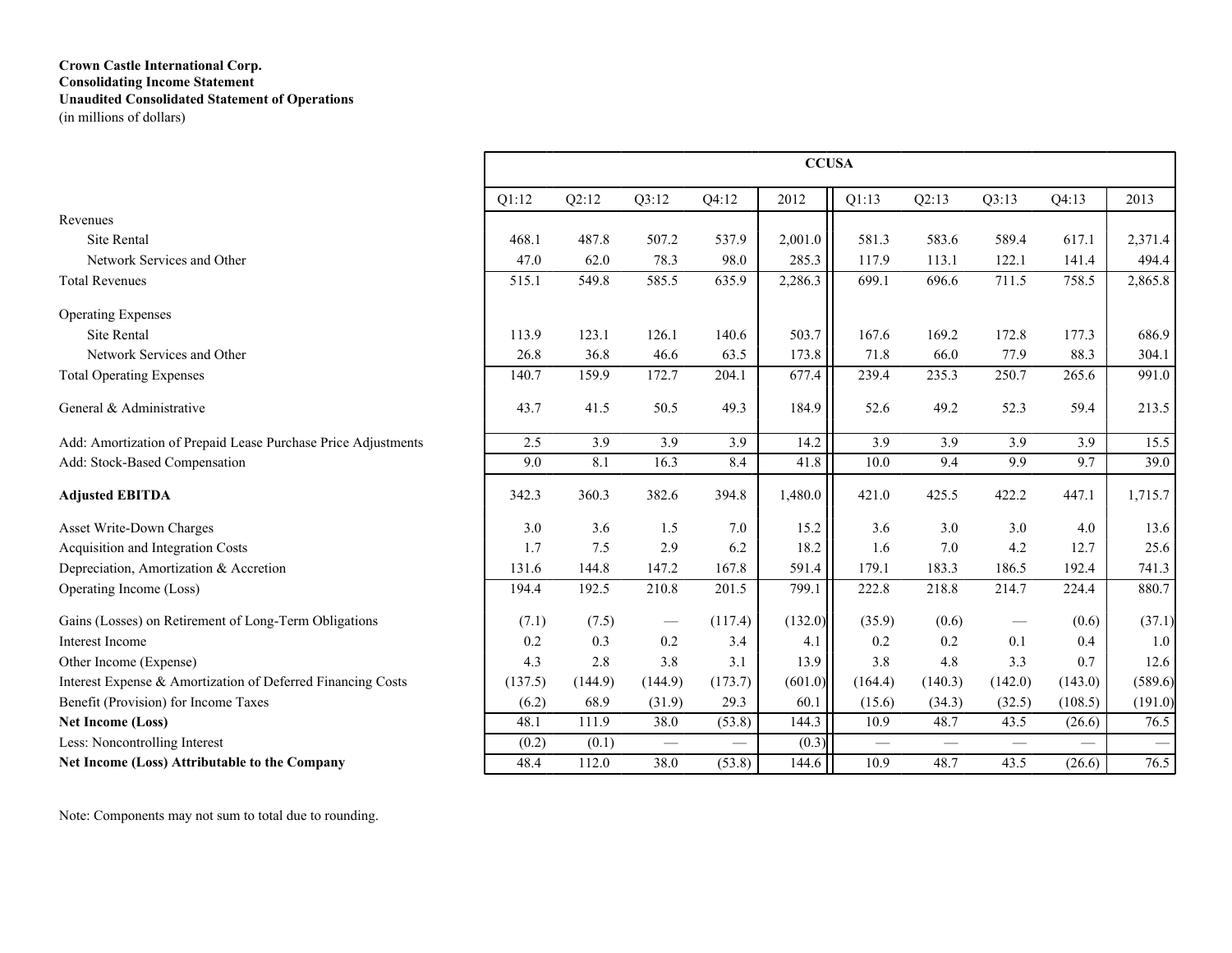### **Crown Castle International Corp. Consolidating Income Statement Unaudited Consolidated Statement of Operations** (in millions of dollars)

|                                                               | <b>CCAL</b> |          |       |                               |        |                          |          |       |                   |                               |  |
|---------------------------------------------------------------|-------------|----------|-------|-------------------------------|--------|--------------------------|----------|-------|-------------------|-------------------------------|--|
|                                                               | Q1:12       | Q2:12    | Q3:12 | Q4:12                         | 2012   | Q1:13                    | Q2:13    | Q3:13 | Q4:13             | 2013                          |  |
| Revenues                                                      |             |          |       |                               |        |                          |          |       |                   |                               |  |
| Site Rental                                                   | 29.4        | 29.8     | 31.5  | 32.4                          | 123.1  | 34.1                     | 33.3     | 31.4  | 33.5              | 132.2                         |  |
| Network Services and Other                                    | 7.2         | 5.9      | 4.3   | 5.8                           | 23.2   | 6.8                      | 5.0      | 6.1   | 6.4               | 24.4                          |  |
| <b>Total Revenues</b>                                         | 36.7        | 35.7     | 35.8  | 38.2                          | 146.3  | 40.9                     | 38.3     | 37.5  | 39.9              | 156.6                         |  |
| <b>Operating Expenses</b>                                     |             |          |       |                               |        |                          |          |       |                   |                               |  |
| Site Rental                                                   | 8.9         | 8.5      | 9.3   | 8.9                           | 35.6   | 10.0                     | 9.8      | 9.2   | 9.3               | 38.2                          |  |
| Network Services and Other                                    | 4.7         | 3.4      | 3.4   | 4.4                           | 16     | 5.5                      | 4.2      | 4.1   | 3.8               | 17.5                          |  |
| <b>Total Operating Expenses</b>                               | 13.6        | 11.9     | 12.7  | 13.3                          | 51.6   | 15.5                     | 13.9     | 13.2  | 13.0              | 55.8                          |  |
| General & Administrative                                      | 7.3         | 5.5      | 5.4   | 9.4                           | 27.7   | 5.7                      | 5.6      | 6.2   | 7.7               | 25.2                          |  |
| Add: Amortization of Prepaid lease Purchase Price Adjustments | $\equiv$    | $\equiv$ |       | $\overbrace{\phantom{aaaaa}}$ |        | $\overline{\phantom{m}}$ | $\equiv$ |       | $\equiv$          | $\overbrace{\phantom{12333}}$ |  |
| Add: Stock-Based Compensation                                 | 2.1         |          | (0.1) | 3.6                           | 5.6    | 0.1                      | 0.2      | 0.3   | 2.2               | 2.8                           |  |
| <b>Adjusted EBITDA</b>                                        | 17.8        | 18.2     | 17.6  | 19.1                          | 72.7   | 19.8                     | 18.9     | 18.4  | 21.3              | 78.4                          |  |
| Asset Write-Down Charges                                      |             |          |       | 0.3                           | 0.3    | 0.1                      | 0.1      | 0.9   | 0.2               | 1.3                           |  |
| Acquisition and Integration Costs                             |             |          |       | $\overbrace{\phantom{13333}}$ | 0.1    | $\qquad \qquad$          | 0.2      | 0.1   | 0.1               | 0.4                           |  |
| Depreciation, Amortization & Accretion                        | 7.8         | 7.7      | 7.7   | 8                             | 31.2   | 7.3                      | 7.3      | 8.9   | 9.3               | 32.9                          |  |
| Operating Income (Loss)                                       | 7.9         | 10.5     | 10.0  | 7.2                           | 35.6   | 12.3                     | 11.2     | 8.2   | 9.5               | 41.1                          |  |
| Gains (Losses) on Retirement of Long-Term Obligations         |             |          |       |                               | —      |                          |          |       | $\hspace{0.05cm}$ |                               |  |
| Interest Income                                               | 0.2         | 0.1      | 0.1   | 0.1                           | 0.5    | 0.1                      | $0.1\,$  | 0.1   | 0.1               | $0.4\,$                       |  |
| Other Income (Expense)                                        |             |          |       |                               | -      |                          |          |       |                   |                               |  |
| Interest Expense & Amortization of Deferred Financing Costs   | (5.3)       | (5)      | (4.5) | (4.5)                         | (19.3) | (4.4)                    | (4.3)    | (3.9) | (3.8)             | (16.5)                        |  |
| Benefit (Provision) for Income Taxes                          | (0.5)       | (0.5)    | (0.4) | 41.4                          | 39.9   | (2.1)                    | (2.3)    | (1.4) | (1.8)             | (7.6)                         |  |
| <b>Net Income (Loss)</b>                                      | 2.1         | 5.2      | 5.2   | 44.1                          | 56.6   | 5.8                      | 4.7      | 2.9   | 4.0               | 17.4                          |  |
| Less: Noncontrolling Interest                                 | 0.4         | 1.1      | 1.1   | 9.9                           | 12.6   | 1.3                      | $1.0\,$  | 0.6   | 0.9               | 3.8                           |  |
| Net Income (Loss) Attributable to the Company                 | 1.7         | 4.0      | 4.0   | 34.3                          | 44.0   | 4.5                      | 3.6      | 2.3   | 3.1               | 13.6                          |  |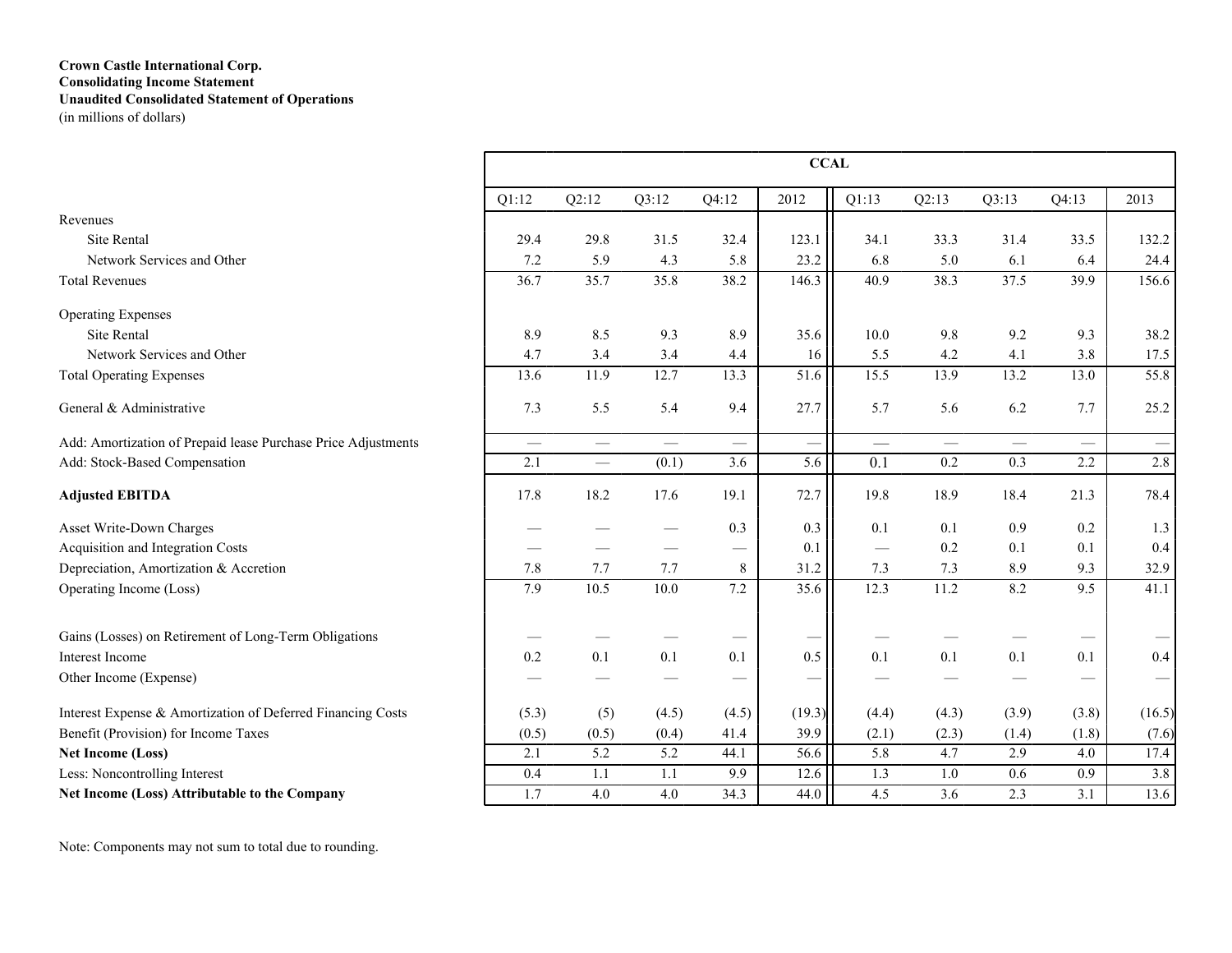### **Crown Castle International Corp. Consolidating Income Statement Unaudited Consolidated Statement of Operations** (in millions of dollars)

|                                                               | <b>Elimination Company</b> |       |       |       |                          |       |       |       |                               |                          |  |
|---------------------------------------------------------------|----------------------------|-------|-------|-------|--------------------------|-------|-------|-------|-------------------------------|--------------------------|--|
|                                                               | Q1:12                      | Q2:12 | Q3:12 | Q4:12 | 2012                     | Q1:13 | Q2:13 | Q3:13 | Q4:13                         | 2013                     |  |
| Revenues                                                      |                            |       |       |       |                          |       |       |       |                               |                          |  |
| Site Rental                                                   |                            |       |       |       |                          |       |       |       |                               |                          |  |
| Network Services and Other                                    |                            |       |       |       | -                        |       |       |       |                               |                          |  |
| <b>Total Revenues</b>                                         |                            |       |       |       |                          |       |       |       |                               |                          |  |
| <b>Operating Expenses</b>                                     |                            |       |       |       |                          |       |       |       |                               |                          |  |
| Site Rental                                                   |                            |       |       |       |                          |       |       |       |                               |                          |  |
| Network Services and Other                                    |                            |       |       |       | $\overline{\phantom{0}}$ |       |       |       |                               |                          |  |
| <b>Total Operating Expenses</b>                               |                            |       |       |       | $\overline{\phantom{0}}$ |       |       |       | $\overline{\phantom{0}}$      | $\overline{\phantom{0}}$ |  |
| General & Administrative                                      |                            |       |       |       | $\overline{\phantom{0}}$ |       |       |       |                               |                          |  |
| Add: Amortization of Prepaid Lease Purchase Price Adjustments |                            |       |       |       | -                        |       |       |       |                               |                          |  |
| Add: Stock-Based Compensation                                 |                            |       |       |       | -                        |       |       |       |                               |                          |  |
| <b>Adjusted EBITDA</b>                                        |                            |       |       |       |                          |       |       |       |                               |                          |  |
| Asset Write-Down Charges                                      |                            |       |       |       |                          |       |       |       |                               |                          |  |
| Acquisition and Integration Costs                             |                            |       |       |       |                          |       |       |       |                               |                          |  |
| Depreciation, Amortization & Accretion                        |                            |       |       |       | $\overline{\phantom{0}}$ |       |       |       |                               |                          |  |
| Operating Income (Loss)                                       | -                          |       |       |       |                          |       |       |       |                               |                          |  |
| Gains (Losses) on Retirement of Long-Term Obligations         |                            |       |       |       |                          |       |       |       |                               |                          |  |
| Interest Income                                               |                            |       |       |       |                          |       |       |       | $\overbrace{\phantom{12333}}$ | $\overline{\phantom{0}}$ |  |
| Other Income (Expense)                                        | (5.3)                      | (5.0) | (4.5) | (4.5) | (19.3)                   | (4.4) | (4.3) | (3.9) | (3.8)                         | (16.5)                   |  |
| Interest Expense & Amortization of Deferred Financing Costs   | 5.3                        | 5.0   | 4.5   | 4.5   | 19.3                     | 4.4   | 4.3   | 3.9   | 3.8                           | 16.5                     |  |
| Benefit (Provision) for Income Taxes                          |                            |       |       | —     | -                        |       |       |       | __                            |                          |  |
| <b>Net Income (Loss)</b>                                      |                            |       |       |       |                          |       |       |       | –                             |                          |  |
| Less: Noncontrolling Interest                                 |                            |       |       |       |                          |       |       |       |                               |                          |  |
| Net Income (Loss) Attributable to the Company                 |                            |       |       |       | -                        |       |       |       |                               |                          |  |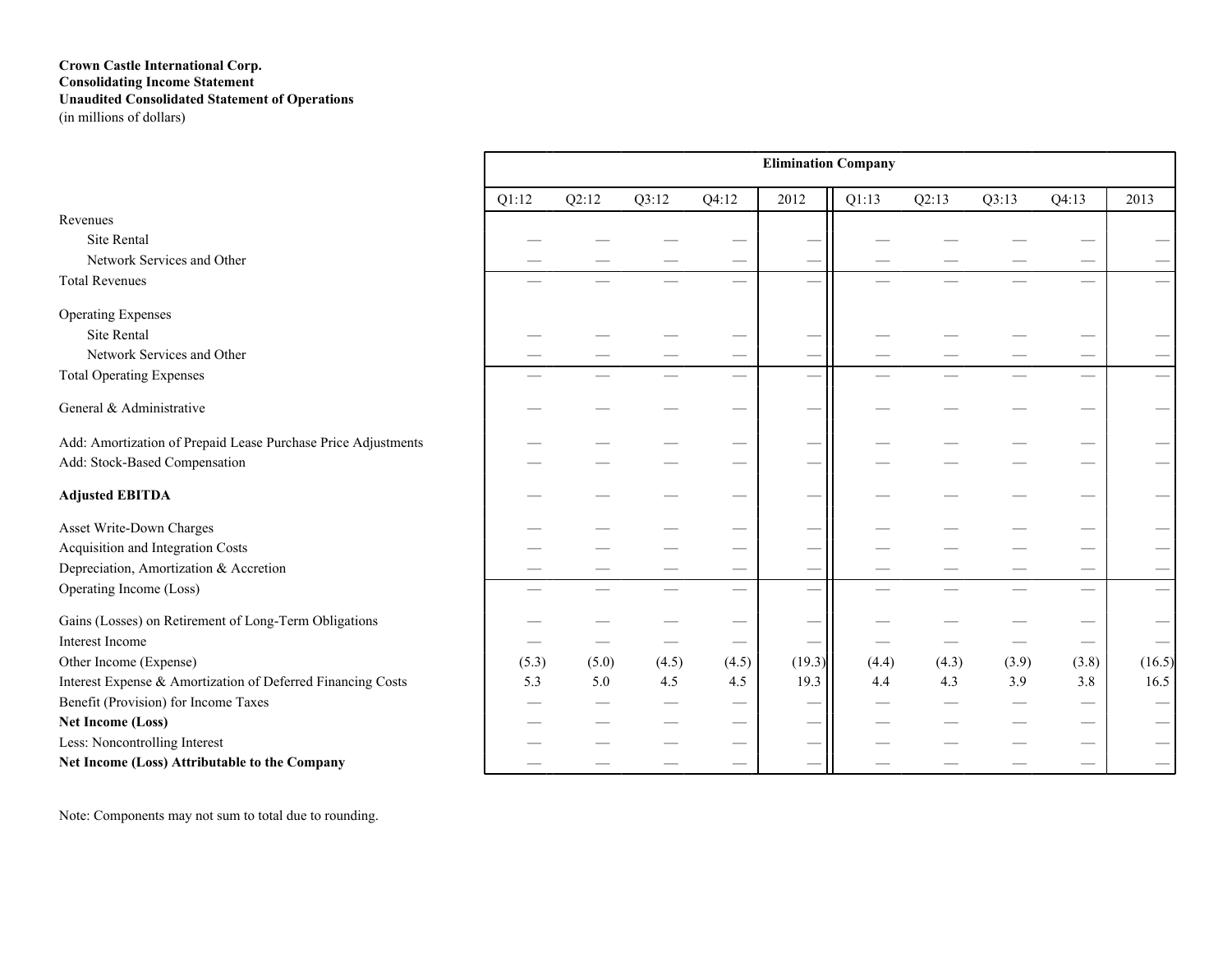|                                                    | <b>CCIC Consolidated</b> |          |          |          |          |          |          |          |          |          |  |  |
|----------------------------------------------------|--------------------------|----------|----------|----------|----------|----------|----------|----------|----------|----------|--|--|
|                                                    | Q1:12                    | Q2:12    | Q3:12    | Q4:12    | 2012     | Q1:13    | Q2:13    | Q3:13    | Q4:13    | 2013     |  |  |
| Assets:                                            |                          |          |          |          |          |          |          |          |          |          |  |  |
| Cash and cash equivalents                          | 1,063.7                  | 96.2     | 118.9    | 441.4    | 441.4    | 160.9    | 126.9    | 218.6    | 223.4    | 223.4    |  |  |
| Restricted cash                                    | 294.0                    | 285.0    | 282.3    | 580.9    | 580.9    | 144.5    | 166.5    | 162.7    | 188.5    | 188.5    |  |  |
| Deferred income tax assets, current                | 87.3                     | 93.9     | 78.9     | 193.4    | 193.4    | 180.8    | 182.1    | 189.9    | 26.7     | 26.7     |  |  |
| Other current assets                               | 208.1                    | 273.1    | 306.2    | 370.6    | 370.6    | 384.3    | 409.6    | 433.6    | 459.1    | 459.1    |  |  |
| Property and equipment, net                        | 4,836.2                  | 5,347.9  | 5,380.5  | 6,917.5  | 6,917.5  | 6,882.4  | 6,892.3  | 6,904.3  | 8,947.7  | 8,947.7  |  |  |
| Goodwill                                           | 2,114.6                  | 2,776.1  | 2,801.2  | 3,120.0  | 3,120.0  | 3,180.5  | 3,138.0  | 3,140.3  | 4,916.4  | 4,916.4  |  |  |
| Other intangible assets, net                       | 2,243.4                  | 2,391.3  | 2,368.6  | 2,941.7  | 2,941.7  | 2,861.3  | 2,852.4  | 2,821.8  | 4,057.9  | 4,057.9  |  |  |
| Deferred income tax assets, long-term              |                          |          |          | 33.9     | 33.9     | 31.6     | 26.1     | 21.3     | 19.0     | 19.0     |  |  |
| Other assets, net                                  | 1,277.5                  | 1,334.3  | 1,399.7  | 1,489.3  | 1,489.3  | 1,546.2  | 1,598.7  | 1,675.1  | 1,756.2  | 1,756.2  |  |  |
| Inter-company borrowings                           |                          |          |          |          |          |          |          |          |          |          |  |  |
| <b>Total Assets</b>                                | 12,124.7                 | 12,597.7 | 12,736.4 | 16,088.7 | 16,088.7 | 15,372.5 | 15,392.6 | 15,567.6 | 20,594.9 | 20,594.9 |  |  |
|                                                    |                          |          |          |          |          |          |          |          |          |          |  |  |
| <b>Liabilities and Equity:</b>                     |                          |          |          |          |          |          |          |          |          |          |  |  |
| <b>Current liabilities</b>                         | 348.1                    | 409.8    | 443.7    | 549.8    | 549.8    | 542.8    | 547.2    | 564.3    | 652.8    | 652.8    |  |  |
| Debt and other obligations                         | 8,420.9                  | 8,387.1  | 8,383.2  | 11,611.2 | 11,611.2 | 10,836.2 | 10,788.5 | 10,775.5 | 11,594.5 | 11,594.5 |  |  |
| Deferred income tax liabilities                    | 104.3                    | 81.7     | 96.7     | 65.8     | 65.8     | 50.4     | 110.8    | 154.0    | 56.5     | 56.5     |  |  |
| Deferred credits and other liabilities             | 514.7                    | 853.1    | 870      | 910.6    | 910.6    | 978.6    | 1,021.2  | 1,076.5  | 1,349.9  | 1,349.9  |  |  |
| Inter-company borrowings                           |                          |          |          |          |          |          |          |          |          |          |  |  |
| Redeemable convertible preferred stock (mezzanine) |                          |          |          |          |          |          |          |          |          |          |  |  |
| Equity                                             | 2,736.7                  | 2,866    | 2,942.8  | 2,951.3  | 2,951.3  | 2,964.6  | 2,924.9  | 2,997.3  | 6,941.2  | 6,941.2  |  |  |
| Total Liabilities and Equity                       | 12,124.7                 | 12,597.7 | 12,736.4 | 16,088.7 | 16,088.7 | 15,372.5 | 15,392.6 | 15,567.6 | 20,594.9 | 20,594.9 |  |  |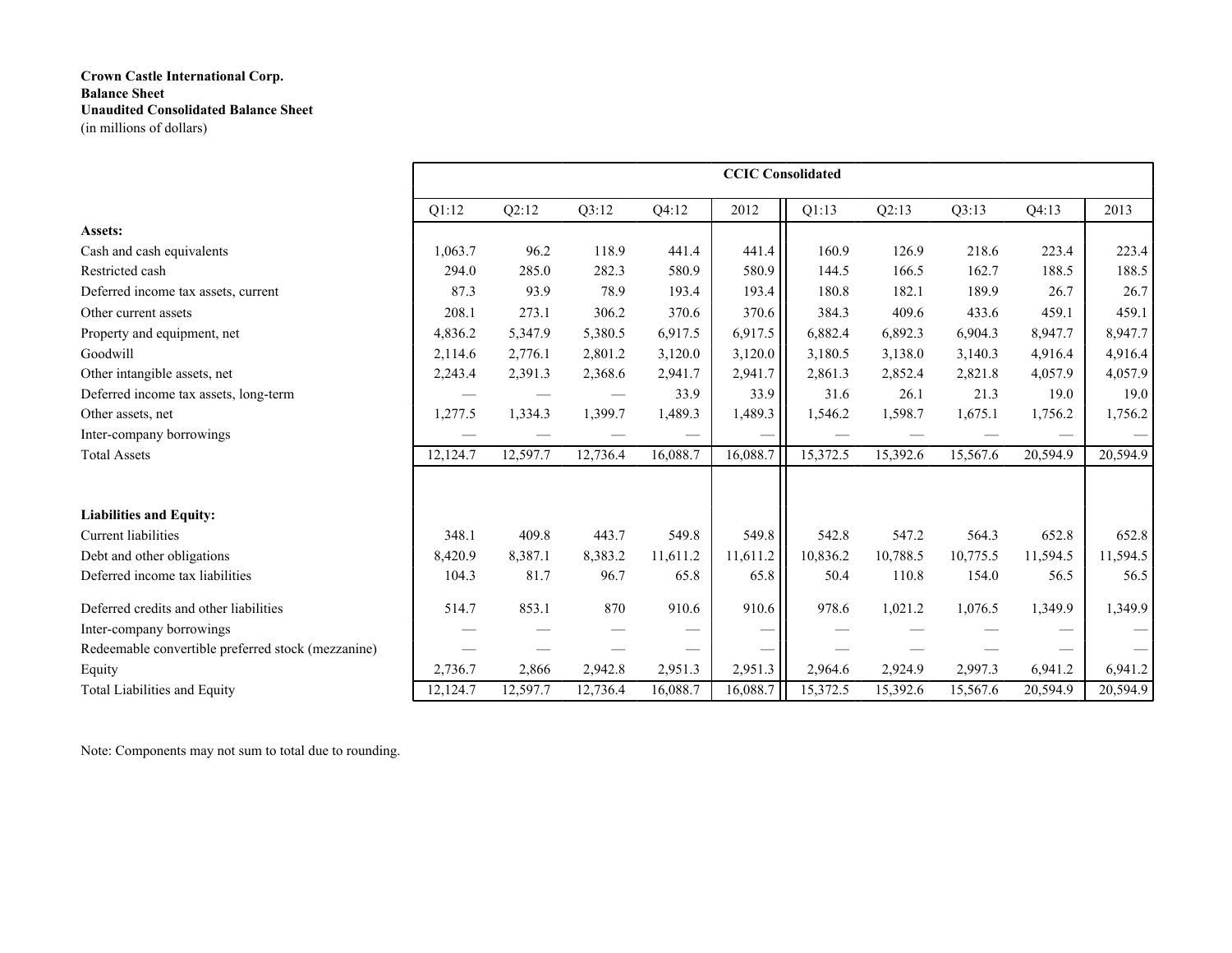|                                                    | <b>CCUSA</b> |          |          |          |          |          |          |          |          |          |  |  |
|----------------------------------------------------|--------------|----------|----------|----------|----------|----------|----------|----------|----------|----------|--|--|
|                                                    | Q1:12        | Q2:12    | Q3:12    | Q4:12    | 2012     | Q1:13    | Q2:13    | Q3:13    | Q4:13    | 2013     |  |  |
| Assets:                                            |              |          |          |          |          |          |          |          |          |          |  |  |
| Cash and cash equivalents                          | 1,043.1      | 71.8     | 108.0    | 405.7    | 405.7    | 136.0    | 94.6     | 192.1    | 200.5    | 200.5    |  |  |
| Restricted cash                                    | 294.0        | 285.0    | 282.3    | 580.9    | 580.9    | 144.5    | 166.5    | 162.7    | 188.5    | 188.5    |  |  |
| Deferred income tax assets, current                | 87.3         | 93.9     | 78.9     | 184.6    | 184.6    | 172.9    | 175.9    | 183.0    | 19.0     | 19.0     |  |  |
| Other current assets                               | 167.9        | 232.4    | 264.3    | 331.2    | 331.2    | 340.5    | 363.6    | 394.5    | 425.8    | 425.8    |  |  |
| Property and equipment, net                        | 4,641.4      | 5,150.6  | 5,182.8  | 6,714.5  | 6,714.5  | 6,671.1  | 6,711.9  | 6,726.4  | 8,764.0  | 8,764.0  |  |  |
| Goodwill                                           | 2,113.9      | 2,775.4  | 2,800.4  | 3,116.8  | 3,116.8  | 3,173.4  | 3,130.0  | 3,126.2  | 4,902.9  | 4,902.9  |  |  |
| Other intangible assets, net                       | 2,227.9      | 2,375.8  | 2,349.0  | 2,915.8  | 2,915.8  | 2,835.1  | 2,826.7  | 2,779.6  | 4,019.5  | 4,019.5  |  |  |
| Deferred income tax assets, long-term              |              |          |          | 1.2      | 1.2      | 1.3      | 1.3      | 1.8      | 2.5      | 2.5      |  |  |
| Other assets, net                                  | 1,198.8      | 1,254    | 1,315.7  | 1,397.6  | 1,397.6  | 1,451.6  | 1,512.0  | 1,583.0  | 1,660.4  | 1,660.4  |  |  |
| Inter-company borrowings                           | 299.9        | 293.3    | 288.6    | 320.8    | 320.8    | 322.2    | 292.0    | 297.5    | 283.1    | 283.1    |  |  |
| <b>Total Assets</b>                                | 12,074.2     | 12,532.2 | 12,670.0 | 15,969.1 | 15,969.1 | 15,248.7 | 15,274.6 | 15,446.8 | 20,466.3 | 20,466.3 |  |  |
|                                                    |              |          |          |          |          |          |          |          |          |          |  |  |
| <b>Liabilities and Equity:</b>                     |              |          |          |          |          |          |          |          |          |          |  |  |
| <b>Current</b> liabilities                         | 265.5        | 318.3    | 356.0    | 452.5    | 452.5    | 449.3    | 460.7    | 479.1    | 562.8    | 562.8    |  |  |
| Debt and other obligations                         | 8,420.9      | 8,387.1  | 8,383.2  | 11,611.2 | 11,611.2 | 10,836.2 | 10,788.5 | 10,775.5 | 11,594.5 | 11,594.5 |  |  |
| Deferred income tax liabilities                    | 104.3        | 81.7     | 96.7     | 65.9     | 65.9     | 50.4     | 110.8    | 154.0    | 56.5     | 56.5     |  |  |
| Deferred credits and other liabilities             | 476.5        | 815.7    | 831.8    | 872.3    | 872.3    | 937.6    | 984.8    | 1,039.0  | 1,313.1  | 1,313.1  |  |  |
| Inter-company borrowings                           |              |          |          |          |          |          |          |          |          |          |  |  |
| Redeemable convertible preferred stock (mezzanine) |              |          |          |          |          |          |          |          |          |          |  |  |
| Equity                                             | 2,806.9      | 2,929.4  | 3,002.3  | 2,967.2  | 2,967.2  | 2,975.2  | 2,929.8  | 2,999.3  | 6,939.5  | 6,939.5  |  |  |
| Total Liabilities and Equity                       | 12,074.2     | 12,532.2 | 12,670.0 | 15,969.1 | 15,969.1 | 15,248.7 | 15,274.6 | 15,446.8 | 20,466.3 | 20,466.3 |  |  |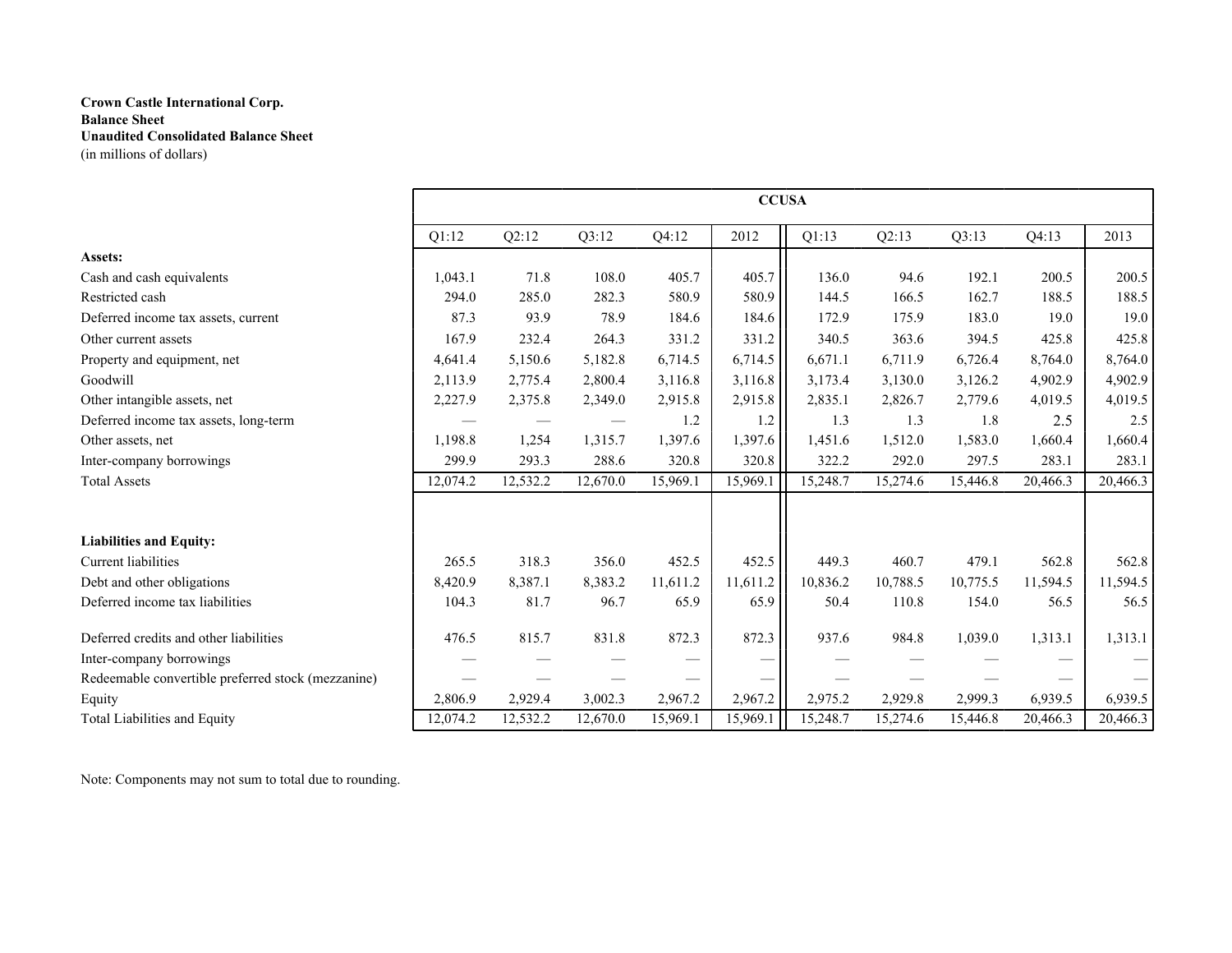|                                                    | <b>CCAL</b> |        |                                 |        |        |        |       |       |       |                                 |  |  |
|----------------------------------------------------|-------------|--------|---------------------------------|--------|--------|--------|-------|-------|-------|---------------------------------|--|--|
|                                                    | Q1:12       | Q2:12  | Q3:12                           | Q4:12  | 2012   | Q1:13  | Q2:13 | Q3:13 | Q4:13 | 2013                            |  |  |
| Assets:                                            |             |        |                                 |        |        |        |       |       |       |                                 |  |  |
| Cash and cash equivalents                          | 20.6        | 24.4   | 10.9                            | 35.7   | 35.7   | 24.8   | 32.3  | 26.5  | 22.9  | 22.9                            |  |  |
| Restricted cash                                    |             |        |                                 |        | —      |        |       |       |       |                                 |  |  |
| Deferred income tax assets, current                |             |        |                                 | 8.8    | 8.8    | 7.9    | 6.2   | 6.8   | 7.8   | 7.8                             |  |  |
| Other current assets                               | 40.2        | 40.7   | 41.9                            | 39.4   | 39.4   | 43.8   | 45.9  | 39.1  | 33.2  | 33.2                            |  |  |
| Property and equipment, net                        | 194.8       | 197.2  | 197.7                           | 203.1  | 203.1  | 211.3  | 180.3 | 178.0 | 183.6 | 183.6                           |  |  |
| Goodwill                                           | 0.7         | 0.7    | 0.7                             | 3.1    | 3.1    | 7.1    | 8.0   | 14.1  | 13.5  | 13.5                            |  |  |
| Other intangible assets, net                       | 15.5        | 15.5   | 19.7                            | 25.9   | 25.9   | 26.2   | 25.7  | 42.2  | 38.4  | 38.4                            |  |  |
| Deferred income tax assets, long-term              |             |        | $\hspace{0.1mm}-\hspace{0.1mm}$ | 32.7   | 32.7   | 30.3   | 24.8  | 19.5  | 16.5  | 16.5                            |  |  |
| Other assets, net                                  | 78.7        | 80.2   | 83.9                            | 91.7   | 91.7   | 94.6   | 86.7  | 92.0  | 95.8  | 95.8                            |  |  |
| Inter-company borrowings                           |             |        |                                 |        |        |        |       |       |       | $\hspace{0.1mm}-\hspace{0.1mm}$ |  |  |
| <b>Total Assets</b>                                | 350.4       | 358.7  | 355                             | 440.4  | 440.4  | 446.0  | 410.0 | 418.3 | 411.7 | 411.7                           |  |  |
|                                                    |             |        |                                 |        |        |        |       |       |       |                                 |  |  |
| <b>Liabilities and Equity:</b>                     |             |        |                                 |        |        |        |       |       |       |                                 |  |  |
| Current liabilities                                | 82.6        | 91.5   | 87.7                            | 97.3   | 97.3   | 93.5   | 86.5  | 85.3  | 90.0  | 90.0                            |  |  |
| Debt and other obligations                         |             |        |                                 |        |        |        |       |       |       |                                 |  |  |
| Deferred income tax liabilities                    |             |        |                                 |        |        |        |       |       |       | $\qquad \qquad$                 |  |  |
| Deferred credits and other liabilities             | 38.2        | 37.4   | 38.2                            | 38.3   | 38.3   | 40.9   | 36.4  | 37.5  | 36.9  | 36.9                            |  |  |
| Inter-company borrowings                           | 299.9       | 293.3  | 288.6                           | 320.8  | 320.8  | 322.2  | 292.0 | 297.5 | 283.1 | 283.1                           |  |  |
| Redeemable convertible preferred stock (mezzanine) |             |        |                                 |        |        |        |       |       |       |                                 |  |  |
| Equity                                             | (70.2)      | (63.4) | (59.5)                          | (16.0) | (16.0) | (10.6) | (4.9) | (2.0) | 1.7   | 1.7                             |  |  |
| Total Liabilities and Equity                       | 350.4       | 358.7  | 355.0                           | 440.4  | 440.4  | 446.0  | 410.0 | 418.3 | 411.7 | 411.7                           |  |  |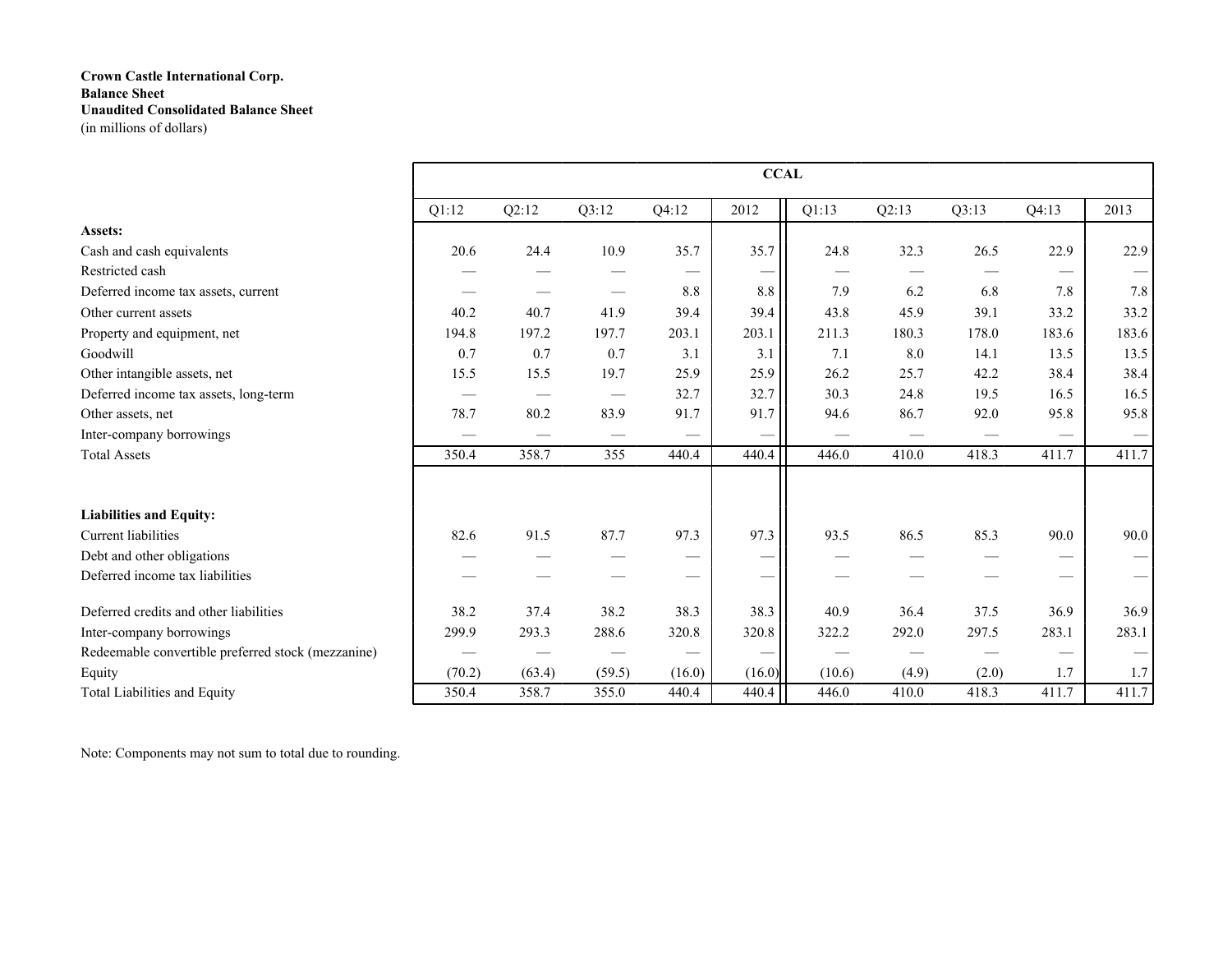|                                                    |         |         |         |         | <b>Eliminations</b> |         |         |         |         |                                 |
|----------------------------------------------------|---------|---------|---------|---------|---------------------|---------|---------|---------|---------|---------------------------------|
|                                                    | Q1:12   | Q2:12   | Q3:12   | Q4:12   | 2012                | Q1:13   | Q2:13   | Q3:13   | Q4:13   | 2013                            |
| Assets:                                            |         |         |         |         |                     |         |         |         |         |                                 |
| Cash and cash equivalents                          |         |         |         |         |                     |         |         |         |         |                                 |
| Restricted cash                                    |         |         |         |         |                     |         |         |         |         |                                 |
| Deferred income tax assets, current                |         |         |         |         |                     |         |         |         |         |                                 |
| Other current assets                               |         |         |         |         |                     |         |         |         |         |                                 |
| Property and equipment, net                        |         |         |         |         | –                   |         |         |         |         |                                 |
| Goodwill                                           |         |         |         |         |                     |         |         |         |         |                                 |
| Other intangible assets, net                       |         |         |         |         |                     |         |         |         |         |                                 |
| Deferred income tax assets, long-term              |         |         |         |         |                     |         |         |         |         |                                 |
| Other assets, net                                  |         |         |         |         |                     |         |         |         |         |                                 |
| Inter-company borrowings                           | (299.9) | (293.3) | (288.6) | (320.8) | (320.8)             | (322.2) | (292.0) | (297.5) | (283.1) | (283.1)                         |
| <b>Total Assets</b>                                | (299.9) | (293.3) | (288.6) | (320.8) | (320.8)             | (322.2) | (292.0) | (297.5) | (283.1) | (283.1)                         |
|                                                    |         |         |         |         |                     |         |         |         |         |                                 |
| <b>Liabilities and Equity:</b>                     |         |         |         |         |                     |         |         |         |         |                                 |
| Current liabilities                                |         |         |         |         | –                   |         |         |         |         |                                 |
| Debt and other obligations                         |         |         |         |         | —                   |         |         |         |         |                                 |
| Deferred income tax liabilities                    |         |         |         |         |                     |         |         |         |         |                                 |
| Deferred credits and other liabilities             |         |         |         |         |                     |         |         |         |         |                                 |
| Inter-company borrowings                           | (299.9) | (293.3) | (288.6) | (320.8) | (320.8)             | (322.2) | (292.0) | (297.5) | (283.1) | (283.1)                         |
| Redeemable convertible preferred stock (mezzanine) |         |         |         |         |                     |         |         |         |         |                                 |
| Equity                                             |         |         |         |         |                     |         |         |         |         | $\hspace{0.1mm}-\hspace{0.1mm}$ |
| Total Liabilities and Equity                       | (299.9) | (293.3) | (288.6) | (320.8) | (320.8)             | (322.2) | (292.0) | (297.5) | (283.1) | (283.1)                         |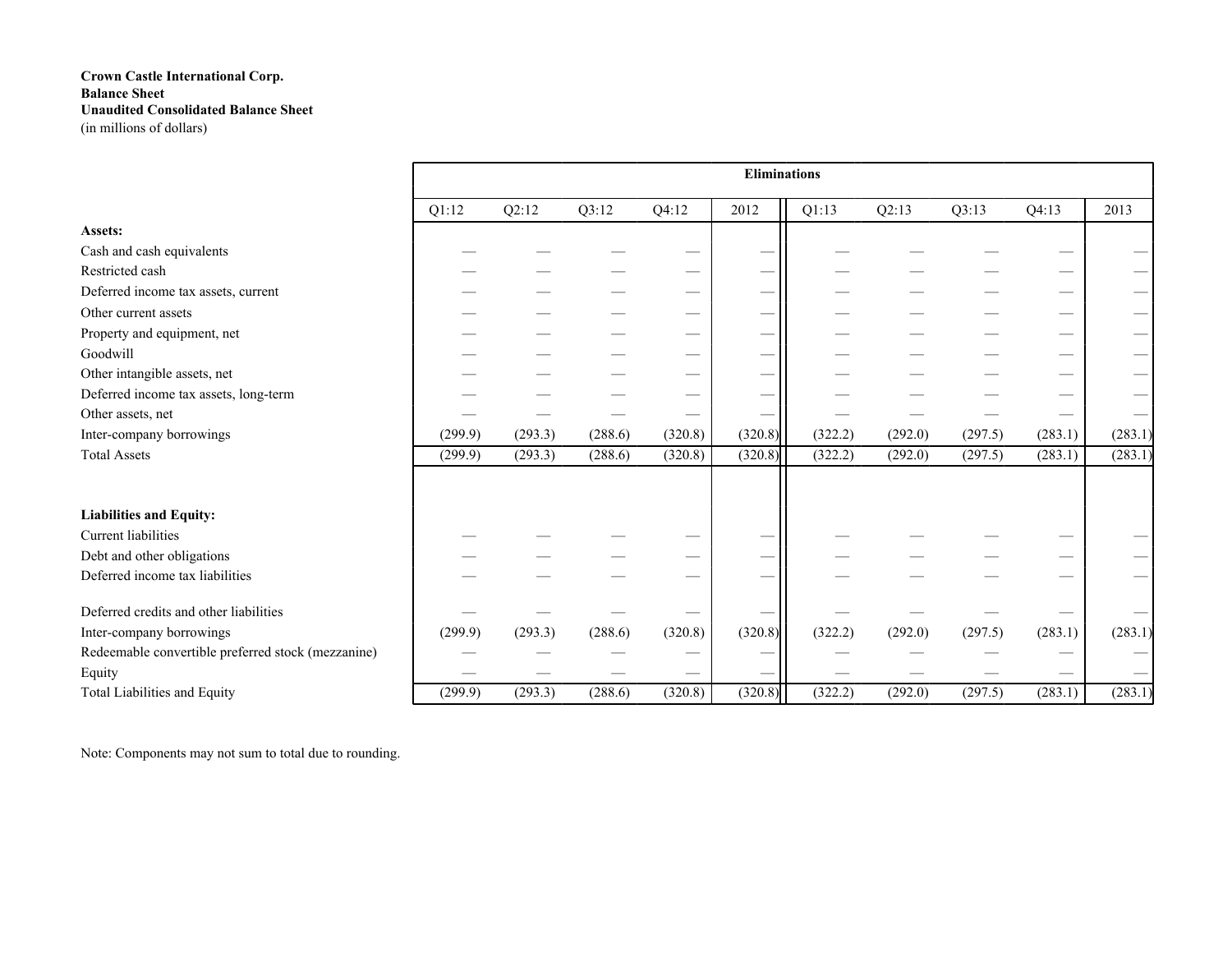#### **Crown Castle International Corp. Selected Financial Debt Covenants**

### **Crown Castle Operating Company Credit Facilities**

*Total Net Leverage Ratio(1)*

Limited to 6.00x or less with step-down to 5.50x or less in March 2014

*Consolidated Interest Coverage Ratio(2)* Limited to 2.50x or higher

#### **Senior Secured Tower Revenue Notes, Series 2010-1, Series 2010-2, Series 2010-3, Series 2010-4, Series 2010-5, and Series 2010-6(3)**

*Cash Trap Condition:*

At the Issuer level - Exists if Debt Service Coverage Ratio falls below 1.75x

*Amortization Period:* At the Issuer level - Exists if Debt Service Coverage Ratio falls below 1.45x

**Senior Secured Notes, Series 2009-1(3)**

#### *Cash Trap Condition:*

At the Issuer level - Exists if Debt Service Coverage Ratio falls below 1.30x

*Amortization Period:*

At the Issuer level - Exists if Debt Service Coverage Ratio falls below 1.15x

**WCP Secured Wireless Site Contract Revenue Notes, Series 2010-1(3)(4)**

*Cash Trap Condition:*

At the Issuer level - Exists if Debt Service Coverage Ratio falls below 1.30x

*Amortization Period:*

At the Issuer level - Exists if Debt Service Coverage Ratio falls below 1.15x At the Issuer level - Exists if Non-Performing Wireless Site Contract Ratio rises above 10%

#### **Definition of Terms:**

(4) Non-Performing Wireless Site Contract Ratio: NPV of Non-Performing Wireless Site Contracts

(1) Total Net Leverage Ratio: Total Indebtedness Less Unrestricted Cash Last Quarter Annualized Consolidated Adjusted EBITDA

(2) Consolidated Interest Coverage Ratio: Last Quarter Annualized Consolidated Adjusted EBITDA Forward Twelve Months Cash Interest Payments

(3) Senior Secured Notes Debt Service Coverage Ratio: Trailing Twelve Months Consolidated Net Cash Flow of Asset Entities Forward Twelve Months Cash Interest Payments on the Notes of the Asset Entities

NPV of Issuer Level Assets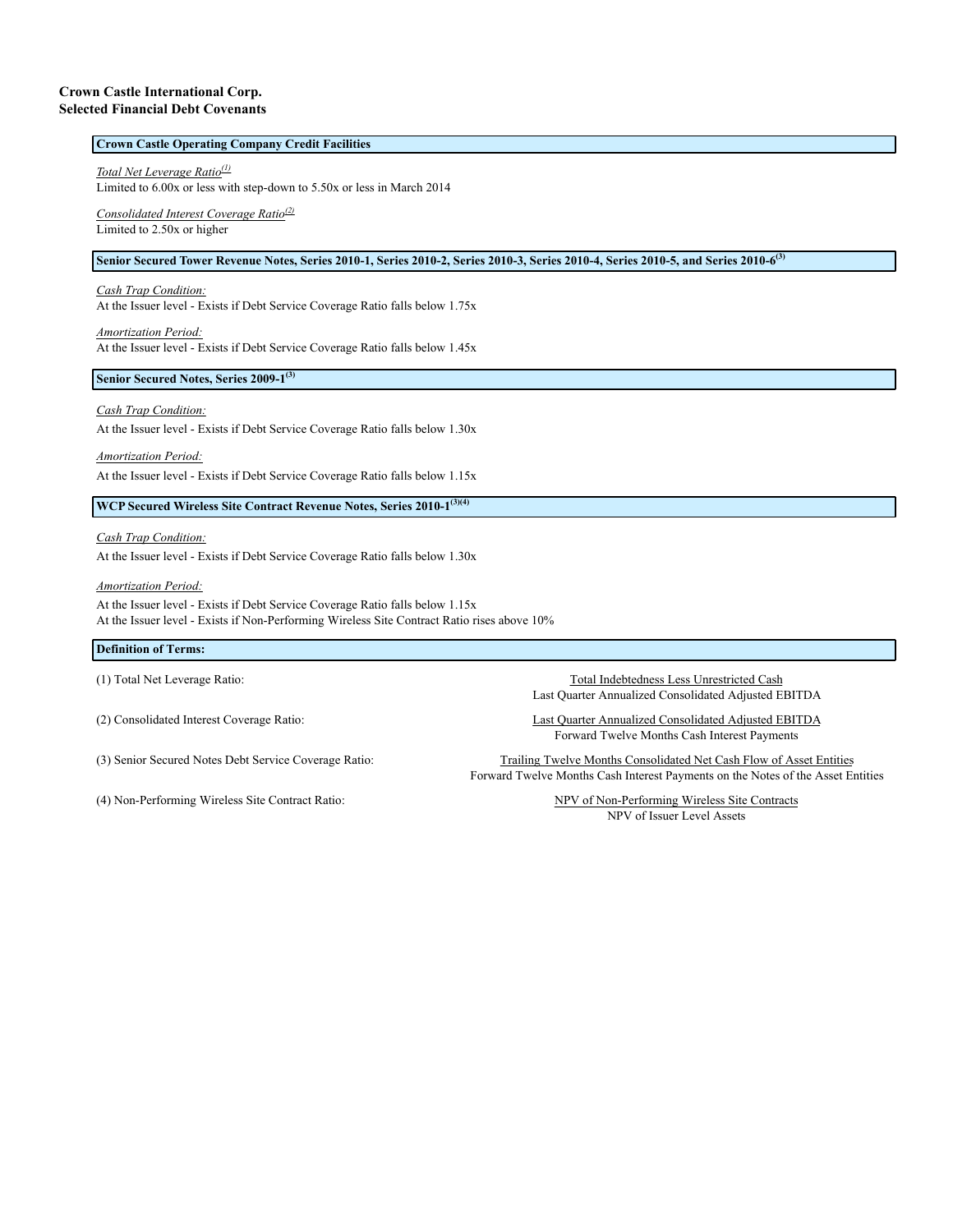### **Crown Castle International Corp. Long-Term Debt & Other Obligations Summary Unaudited (in millions of dollars)**

|                                                                  | <b>CCIC</b> Consolidated |         |         |          |          |          |          |          |  |  |  |
|------------------------------------------------------------------|--------------------------|---------|---------|----------|----------|----------|----------|----------|--|--|--|
|                                                                  | Q1:12                    | Q2:12   | Q3:12   | Q4:12    | Q1:13    | Q2:13    | Q3:13    | Q4:13    |  |  |  |
| Revolver                                                         |                          |         |         | 1,253.0  | 1,088.0  | 1,046.0  | 255.0    | 374.0    |  |  |  |
| Tranche A Term Loans                                             | 495.0                    | 493.8   | 487.5   | 481.3    | 475.0    | 468.8    | 462.5    | 662.5    |  |  |  |
| Tranche B Term Loans                                             | 1,596.0                  | 1,592.0 | 1,588.0 | 1,584.0  | 1,580.0  | 1,576.0  | 2,370.1  | 2,864.1  |  |  |  |
| <b>Total Bank Debt</b>                                           | 2,091.0                  | 2,085.8 | 2,075.5 | 3,318.3  | 3,143.0  | 3,090.8  | 3,087.6  | 3,900.6  |  |  |  |
| Senior Secured Tower Revenue Notes, Series 2010-1-2010-3         | 1,900.0                  | 1,900.0 | 1,900.0 | 1,900.0  | 1,900.0  | 1,900.0  | 1,900.0  | 1,900.0  |  |  |  |
| Senior Secured Tower Revenue Notes, Series 2010-4-2010-6         | 1,550.0                  | 1,550.0 | 1,550.0 | 1,550.0  | 1,550.0  | 1,550.0  | 1,550.0  | 1,550.0  |  |  |  |
| Senior Secured Notes, Series 2009-1                              | 212.0                    | 207.5   | 203.0   | 198.5    | 193.8    | 189.1    | 184.5    | 179.8    |  |  |  |
| WCP Secured Wireless Site Contracts Revenue Notes, Series 2010-1 | 334.6                    | 331.7   | 328.8   | 307.7    | 302.5    | 297.1    | 291.5    | 286.2    |  |  |  |
| <b>Total Securitized Debt</b>                                    | 3,996.6                  | 3,989.2 | 3,981.8 | 3,956.2  | 3,946.3  | 3,936.2  | 3,926.0  | 3,916.0  |  |  |  |
| 7.75% Senior Secured Notes due 2017                              | 959.2                    | 945.8   | 946.7   | 291.4    |          |          |          |          |  |  |  |
| 9% Senior Notes due 2015                                         | 815.9                    | 789.3   | 792.7   | 304.7    |          |          |          |          |  |  |  |
| 7.5% Senior Notes due 2013                                       | 51.0                     | 0.1     |         |          |          |          |          |          |  |  |  |
| 7.125% Senior Notes due 2019                                     | 498.0                    | 498.0   | 498.2   | 498.1    | 498.2    | 498.2    | 498.2    | 498.3    |  |  |  |
| 5.25% Senior Notes                                               |                          |         |         | 1,650.0  | 1,650.0  | 1,650.0  | 1,650.0  | 1,650.0  |  |  |  |
| 2012 Secured Notes                                               |                          |         |         | 1,500.0  | 1,500.0  | 1,500.0  | 1,500.0  | 1,500.0  |  |  |  |
| <b>Total Bonds</b>                                               | 2,324.1                  | 2,233.2 | 2,237.6 | 4,244.2  | 3,648.2  | 3,648.2  | 3,648.2  | 3,648.3  |  |  |  |
| Capital leases and Other Obligations                             | 60.2                     | 79.0    | 88.4    | 92.6     | 98.7     | 113.3    | 113.6    | 129.6    |  |  |  |
| <b>Other Long-Term Obligations</b>                               | 60.2                     | 79.0    | 88.4    | 92.6     | 98.7     | 113.3    | 113.6    | 129.6    |  |  |  |
|                                                                  |                          |         |         |          |          |          |          |          |  |  |  |
| Debt and Other Long-Term Obligations                             | 8,371.9                  | 8,387.1 | 8,383.2 | 11,611.3 | 10,836.2 | 10,788.5 | 10,775.4 | 11,594.5 |  |  |  |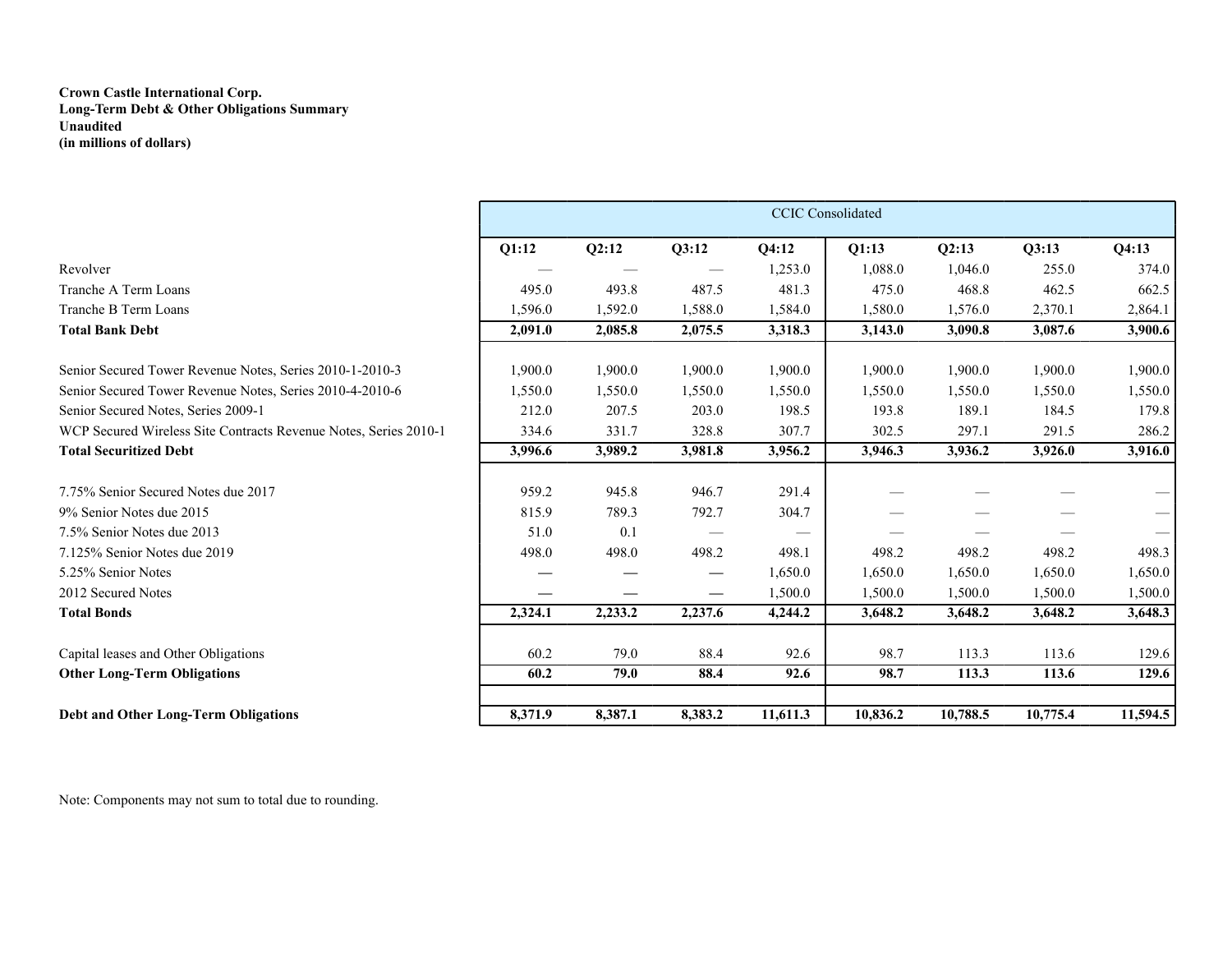## **Crown Castle International Corp. Debt Detail as of December 31, 2013 Unaudited (in millions of dollars)**

| <b>ISSUE</b>                                                                    | Face Value | <b>Final Maturity</b> | <b>Interest Payment Dates</b> |
|---------------------------------------------------------------------------------|------------|-----------------------|-------------------------------|
| Revolver                                                                        | 374.0      | Nov. 2018/Jan. 2019   | Various                       |
| Tranche A Term Loans                                                            | 662.5      | Nov. 2018/Jan. 2019   | Various                       |
| Tranche B Term Loans                                                            | 2,864.1    | January 2019/2021     | Various                       |
| 7.125% Senior Notes Due 2019                                                    | 500.0      | November 2019         | May $1/Nov. 1$                |
| 5.25% Senior Notes                                                              | 1,650.0    | January 2023          | January 15/July 15            |
| 2012 Secured Notes $^{(1)}$                                                     | 1,500.0    | 2017/2023             | Various                       |
| Senior Secured Notes, Series 2009-1 <sup>(2)</sup>                              | 179.8      | Various               | Monthly                       |
| Senior Secured Tower Revenue Notes, Series 2010-1-2010-3 <sup>(3)</sup>         | 1,900.0    | Various               | Monthly                       |
| Senior Secured Tower Revenue Notes, Series 2010-4-2010-6 <sup>(4)</sup>         | 1,550.0    | Various               | Monthly                       |
| WCP Secured Wireless Site Contracts Revenue Notes, Series 2010-1 <sup>(5)</sup> | 278.6      | November 2040         | Monthly                       |
| Capital Leases and Other Obligations                                            | 129.6      | Various               | Various                       |
| <b>Total Debt</b>                                                               | 11,588.6   |                       |                               |

 (1) The 2012 Secured Notes consist of (1) \$500 million aggregate principal amount due 2017 with interest payments due on June 15 and December 15 and (2) \$1.0 billion aggregate principal amount due 2023 with interest payments due on April 15 and October 15.

 (2) The 2009 Securitized Notes consist of \$109.8 million of principal as of December 31, 2013 that amortizes during the period beginning January 2010 and ending in 2019, and \$70.0 million of principal that amortizes during the period beginning in 2019 and ending in 2029.

 (3) The Senior Secured Tower Revenue Notes, Series 2010-1, 2010-2, and 2010-3 have principal amounts of \$300.0 million, \$350.0 million, and \$1,250.0 million with anticipated repayment dates of 2015, 2017, and 2020, respectively.

 (4) The Senior Secured Tower Revenue Notes, Series 2010-4, 2010-5, and 2010-6 have principal amounts of \$250.0 million, \$300.0 million and \$1,000.0 million with anticipated repayment dates of 2015, 2017 and 2020, respectively.

(5) The WCP Secured Wireless Site Contracts Revenue Notes, Series 2010-1 ("WCP Securitized Notes") were assumed in connection with the WCP acquisition. If WCP Securitized Notes are not repaid in full by their anticipated repayment dates in 2015, the applicable interest rate increases by an additional approximately 5% per annum. If the WCP Securitized Notes are not repaid in full by their rapid amortization date of 2017 monthly principal payments commence.